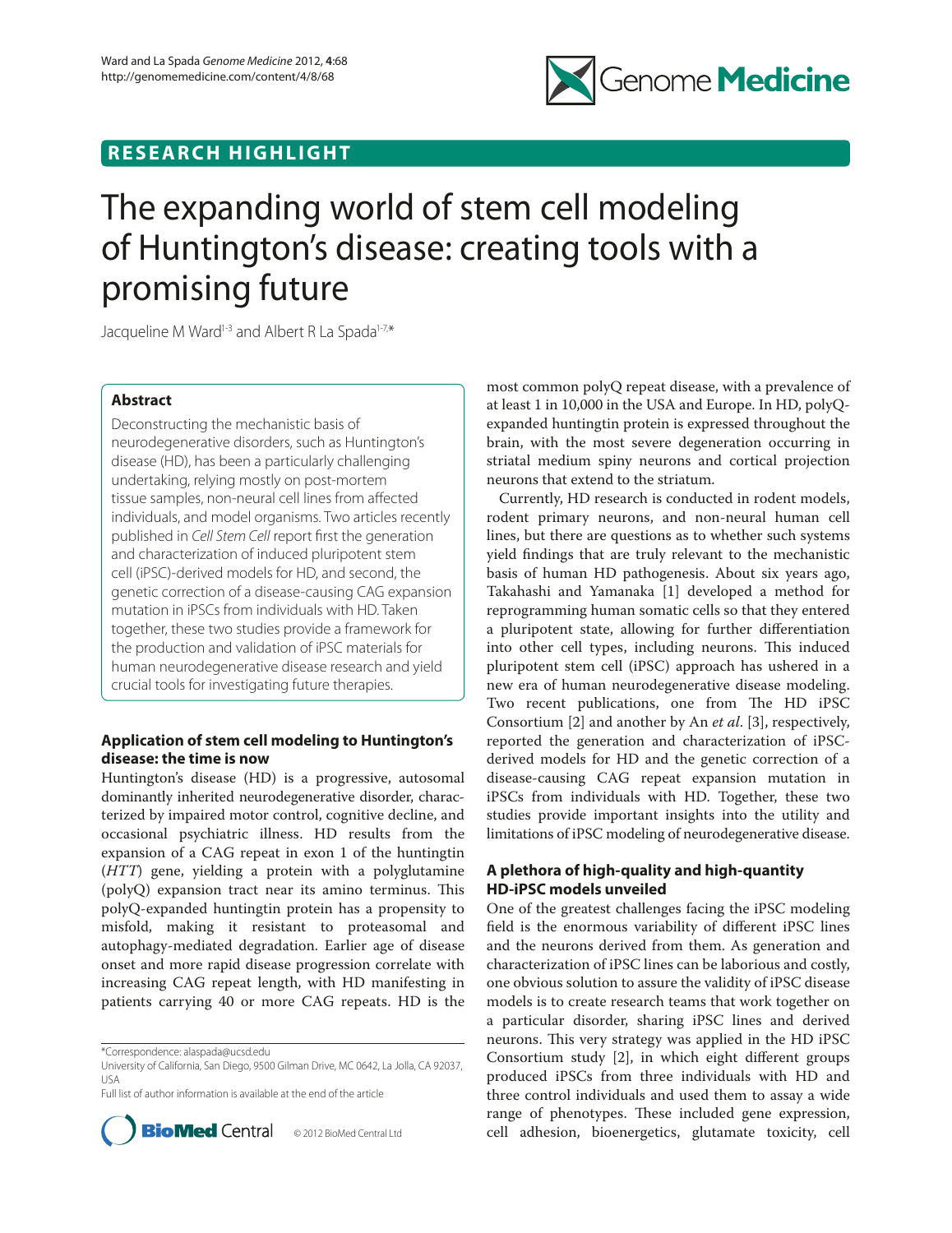death, calcium flux, and trophic factor withdrawal. These phenotypes were assessed in neural stem cells (NSCs) grown in spherical aggregates under defined growth factor conditions, as well as in differentiated striatal-like neurons obtained using both long and short differentiation protocols, which differed in the growth factors that were added. This comprehensive inventory of cellular and molecular assays revealed that certain phenotypes correlate with HD disease CAG repeat length, whereas other phenotypes do not. The common results that were recapitulated across the various laboratories highlight the integrity of the developed iPSC lines, making the HD iPSC Consortium study an impressive blueprint that is worthy of emulation.

The study by An *et al*. [3] had quite a different goal: to perform genetic correction in an HD-iPSC line, thereby creating an isogenic revertant iPSC line that would carry two normal-length *HTT* alleles. These 'corrected' controls had a genetic background that was identical to that of the 'uncorrected' iPSC line, so any phenotypic or expression differences between the two could be solely attributed to the CAG expansion. The 'corrected' line was created successfully using a standard recombination approach, allowing the comparison of a number of cellular and molecular characteristics between the mutant progenitor line and the normalized derivative line. These comparisons reinforced the pathogenic importance of certain key pathways. This study also demonstrated that the genetically corrected HD-iPSC line could be used to produce NSCs using a protocol described previously by this group [4]. Furthermore, these NSCs could be successfully transplanted into the striatum of HD mice, were able to populate this crucial brain region, and then underwent proper differentiation into neurons and glia. Thus, the stage is set for the potential future application of this strategy as a therapeutic intervention in HD.

## **Candidate pathways revealed by gene expression profiling and by cellular and molecular assays**

In tandem, these papers catalogue a variety of phenotypes that were observed in HD-iPSC-derived neural progenitors and in medium spiny neurons. Both groups performed gene expression analysis to compare HDiPSCs and their neuronal derivatives. The HD iPSC Consortium findings implicated genes that are involved in cell signaling, cell cycling, axon guidance and neuronal development as dysregulated in NSCs (Figure 1). Importantly, medium CAG repeat expansions and longer CAG repeat expansions expressed most of these genes differently. An and co-workers performed transcript expression analysis, although they did this in iPSCs rather than in iPSC-derived NSCs. They observed that, in comparison with corrected controls, HD-iPSCs showed increased

expression of genes that are involved in TGF-β signaling and decreased expression of genes involved in cadherin signaling (Figure 1). Notably, the expression differences between the HD-iPSCs and corrected HD-iPSCs were of an order of magnitude less than those between nonrelated control iPSCs and HD-iPSCs.

Comparison of the two studies also highlights the shared relevance of certain cellular and molecular phenotypes, such as cell death and mitochondrial dysfunction (Figure 1). Initial studies had previously indicated that HD-iPSC-derived NSCs display increased caspase activity [4], and that both HD-iPSCs and derived neurons exhibit increased lysosomal activity [5]. An important finding that is shared by the two groups relates to defects in energy metabolism. Mitochondrial dysfunction, resulting in impaired cellular bioenergetics, is an emerging hallmark of HD [6]. The HD iPSC Consortium reported decreased intracellular ATP levels in HD neural progenitor cells (NPCs), and An *et al*. observed decreased oxygen consumption rates in HD-NSCs compared to corrected controls. Both of these phenotypes revealed defects in energy metabolism in the HD models, but the importance of mitochondrial dysfunction requires further investigation.

Another HD-associated phenotype that was observed by both groups is increased cell death. The HD iPSC Consortium used a variety of assays, including longituinal survival tracking, nuclear condensation assays, and caspase 3/7 activation, to detect increased cell death in HD-NSCs and striatal-like derivatives. An and colleagues also observed CAG repeat-length-dependent cell death in similar assays. Both groups demonstrated a more severe cell death phenotype upon withdrawal of brainderived neurotrophic factor (BDNF), adding to the mounting evidence to support a role for BDNF-associated toxicity in HD [7]. BDNF is a secreted neurotrophin, which undergoes transcriptional repression in certain HD models, and there are indications that over-expression of BDNF can ameliorate the HD phenotype [8]. Cell death in the striatum and cortex are hallmarks of HD; hence, this shared observation is significant, as it recapitulates *in vitro* what is seen *in vivo*.

## **HD-iPSC models offer opportunities for finding new therapies**

An *et al*. [3] have taken an initial step toward the application of corrected HD-iPSC-derived neurons in cell replacement therapy. They showed that differentiated striatal-like neurons can survive transplantation into mouse brain, but they did not report whether transplanted R6/2 mice exhibited any recovery in phenotype. Despite this uncertainty, it is quite clear that the newly derived HD-iPSC models hold great potential for use in drug screening.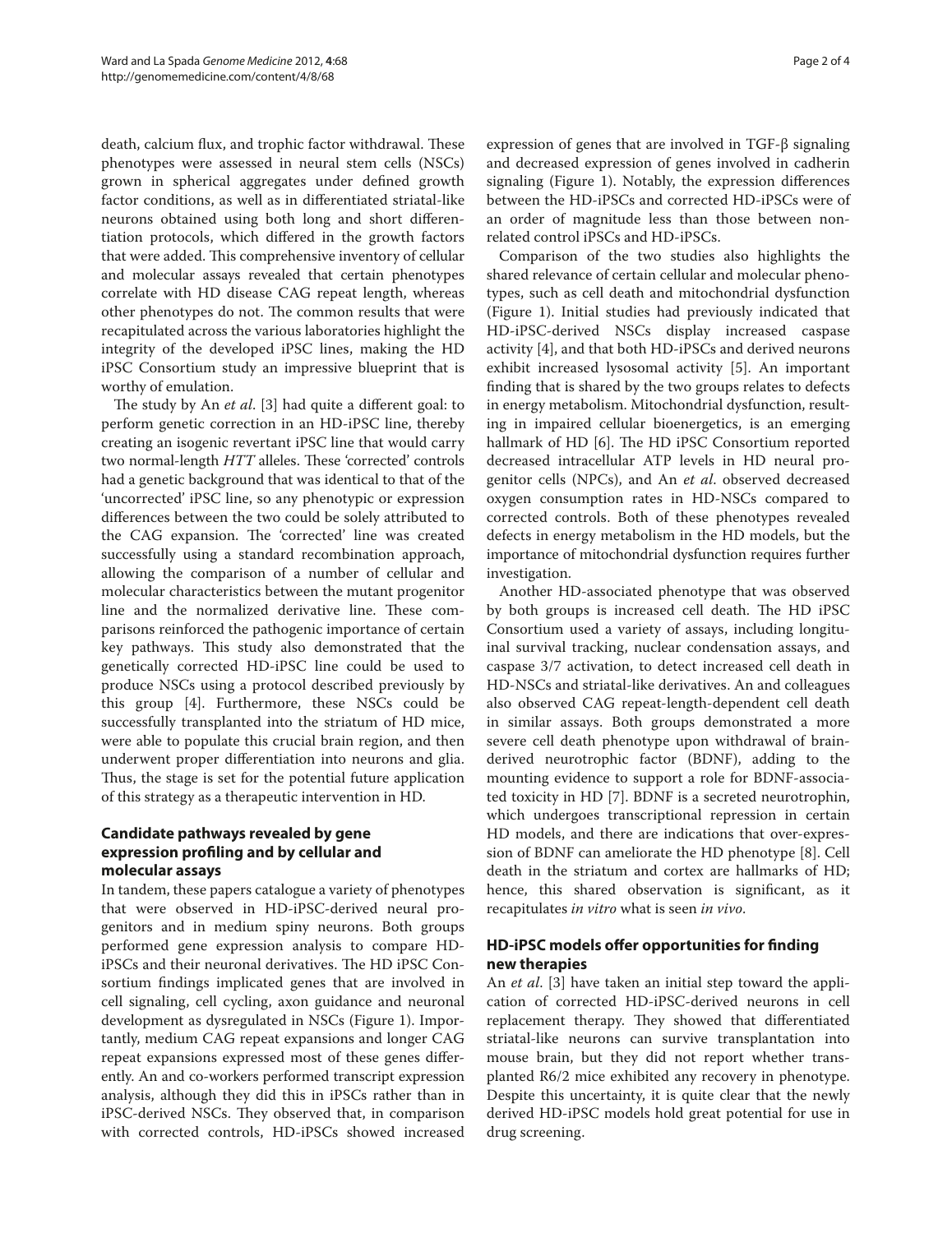

As illustrated in Figure 1, future studies should examine effects on *HTT* interactor target genes, and compare the results so obtained with the data sets from these two studies. The observations from both studies regarding gene expression and mitochondrial dysfunction support findings generated in other models. The huntingtin protein is known to interact with a number of transcription factors and co-activators, including CREBbinding protein (CBP), Sp1, TAFII130, and PPARγ coactivator  $1\alpha$  (PGC-1 $\alpha$ ) [9]. Follow-up analysis of the expression of the target genes that encode these alreadyimplicated transcription factors might be worthwhile (Figure 1). Diminished PGC-1α function appears to be a major contributor to HD pathogenesis [10], so the

HD-iPSC model could be used to evaluate the mitochondrial phenotypes seen in HD mice, including decreased mitochondrial complex activities, decreased mitochondrial number, and increased oxidative stress. PGC-1α overexpression can rescue HD-associated phenotypes in mice by inducing Transcription factor EB (TFEB), a master regulator of autophagy [10]. Validation of the role of PGC-1α and TFEB dysfunction in HD-iPSC models would be worthwhile and could facilitate the development of new therapies.

Finally, a missing piece of the puzzle is the exact identity of the dying cells in HD. The HD iPSC Consortium used a method for tracking live cells through longitudinal studies, which allowed them to identify the